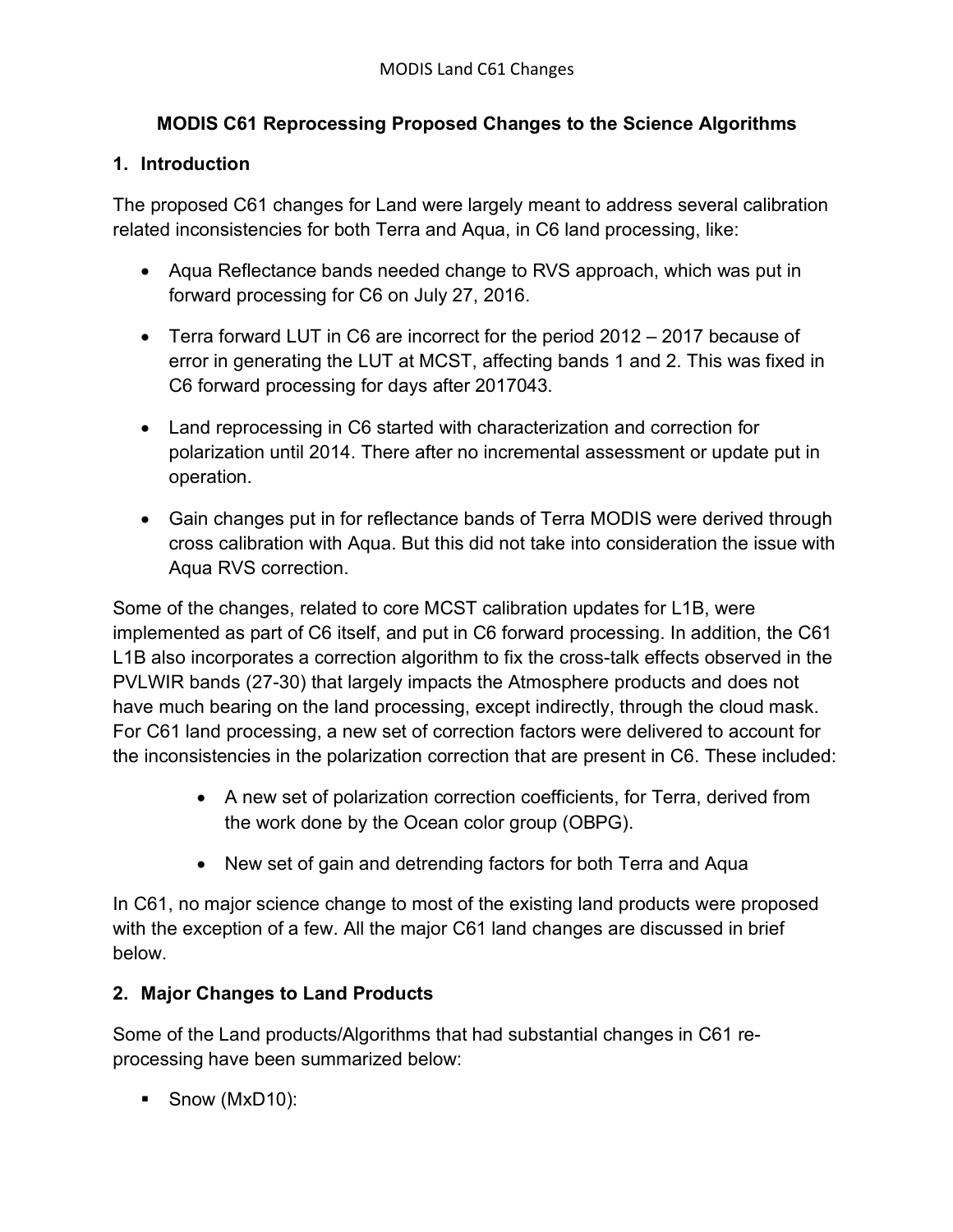- o Minor code change to L2
- o Addition of a new Cloud Gap Filled Daily L3 Snow product (MxD10A1F)
- LC (MCD12Q1 and MCD12Q2):
	- o Minor fix to UMD Land Cover Class in C6 MCD12Q1/C1
	- o Known issue in C6 MCD12Q2
- VI (MxD13 Suite):
	- o Bug fixes for:
		- **•** VI usefulness bit reset
		- Address an issue related to spikes of large VI values
	- o Code changes to improve product quality
		- Improved logic for compositing to optimize NDVI under 30VZA for good quality data.
		- Backup EVI equation updated to use the EVI2.
- All VI changes were implemented and put in place for C6 forward processing.
- Evapotranspiration (MxD16) and GPP/NPP (MCD17):
	- o Use Climatology LAI/FPAR as back up to the operational LAI-FPAR
- DSR/PAR (MCD18): Science Test
	- o Change in resolution of tiled product from 5km to 1km
	- o Add CMG products
- § MAIAC (MCD19):
	- o Add 250m resolution bands
	- o Generate MCD19A3 as daily product
	- o Addition of MAIAC MCD19A1/A2 CMG products.
- § JPL LST (MxD21):
	- o Use GEOS data replacing MERRA2